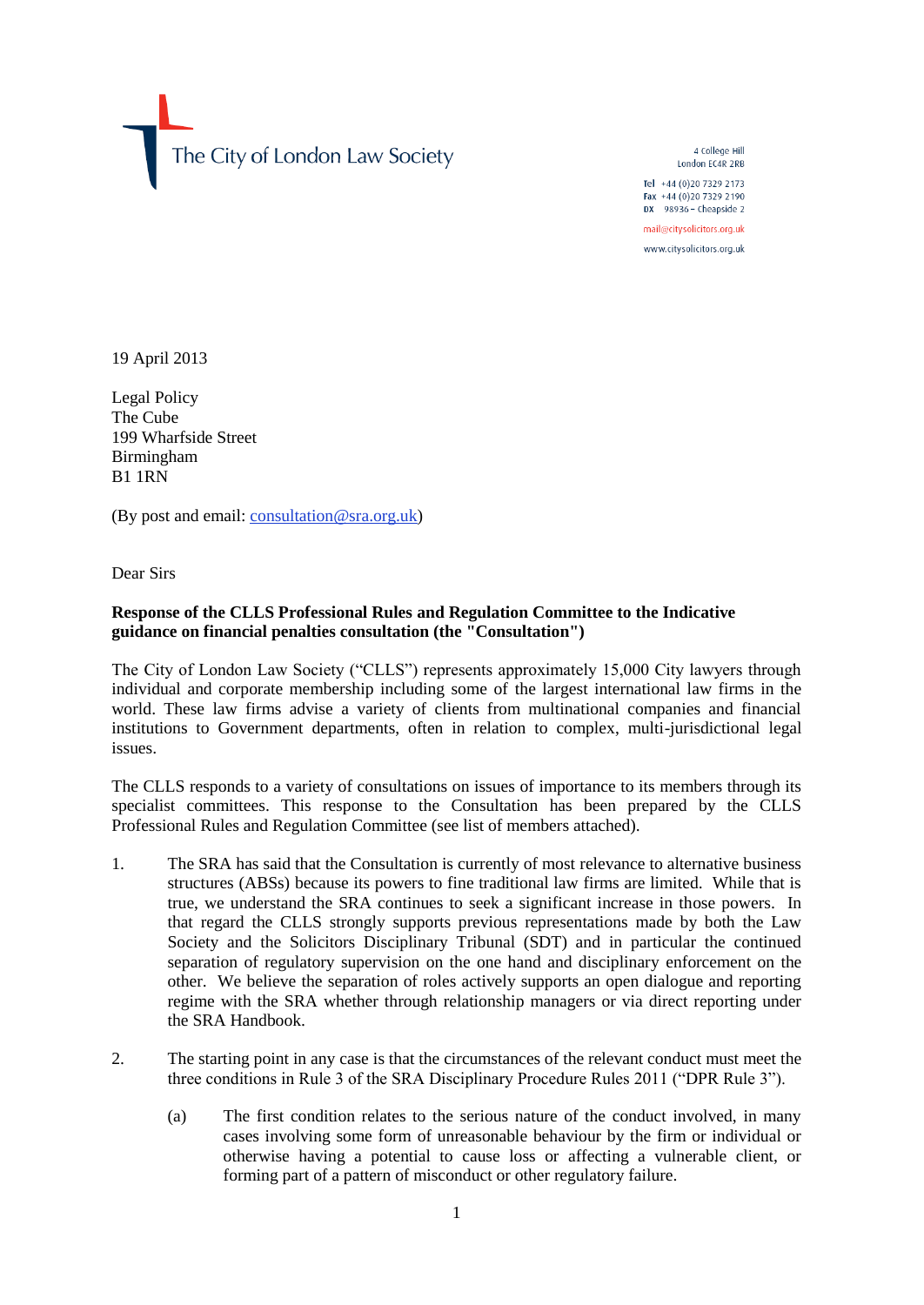- (b) Conditions 2 and 3 are that:
	- (i) A penalty is a proportionate outcome in the public interest; and
	- (ii) The relevant act or omission was neither trivial nor justifiably inadvertent.
- 3. It is also important to keep in mind the purpose of sanctions such as financial penalties. This has been summarised by the Master of the Rolls as:
	- (i) To punish a solicitor for his/her conduct and to deter others;
	- (ii) To ensure the solicitor does not have an opportunity to repeat the offence; and
	- (iii) (most fundamentally) to uphold the collective reputation of and the public trust and confidence in the profession<sup>1</sup>.
- 4. In this context we are very concerned by the worked example included in the Consultation paper, the circumstances of which do not appear to fall within DPR Rule 3 at all.
	- (a) The example concerns an inadvertent failure of supervision procedures in ABC & Co, leading to clients being overcharged which the firm had remedied immediately upon discovery of the problem and had itself reported to the SRA. While the facts of the example are relatively limited (and did involve a loss to clients) this does not on its face seem to be a regulatory breach which ought properly to be subject to disciplinary action. An inadvertent failure in supervision, particularly when recognised and remedied by the firm, should not call for a punishment which is intended to deter others, nor should it be regarded as misconduct. A breach of the Handbook does not always equate to conduct which ought to be subject to sanction.
	- (b) The example gives the rather unfortunate impression that the SRA's starting point is that a breach of the Handbook will lead to disciplinary action, the perception of which is likely to be detrimental to the SRA's supervision objectives as firms will be less inclined to engage in an open and proactive dialogue with the SRA and fewer breaches will be reported. In encouraging firms to be open with it, the SRA has repeatedly assured the regulated community that its objective is not to punish inadvertent breaches, but the worked example contradicts such an approach to supervision. Nor is the result obviously aligned with the SRA's public statements that the purpose of OFR is not to *""catch firms out" but to ensure that compliance is achieved, risks managed and any weaknesses addressed".<sup>2</sup>*
	- (c) The example also contradicts the SRA's stated strategy of proportionate and targeted enforcement which expressly recognises that advice and guidance through supervision may be more effective ways to raise a firm's standards than a formal sanction.

1

<sup>&</sup>lt;sup>1</sup> Bolton v The Law Society [1994] 1 WLR 512

<sup>&</sup>lt;sup>2</sup> SRA Policy Statement 30 November 2010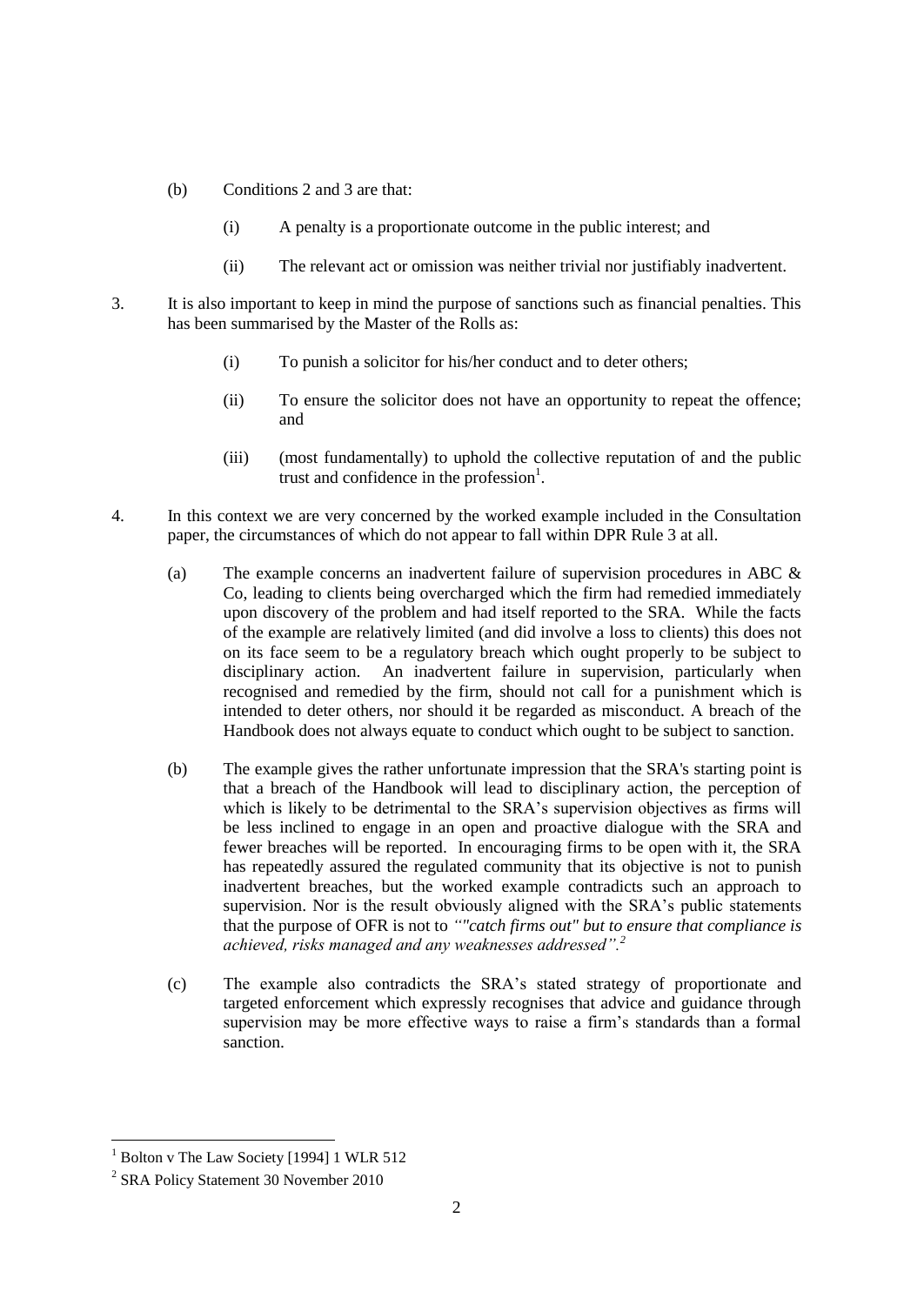- (d) In any event the proposed £9,000 financial penalty is not a proportionate outcome at all particularly given the firm had immediately remedied the breach and associated loss once discovered.
- 5. Fines received are currently paid to H M Treasury. This may be appropriate in industry sectors where the costs of regulation are paid by the public purse, but we do not think this is justified where a profession pays for its own regulation. We would therefore encourage the SRA in its ongoing discussions with the Ministry of Justice to seek a change so that any fines collected are kept by, or otherwise made available to, the regulator to be used to defray the cost of regulation and accordingly the profession's contribution to those regulatory costs.

## **The Consultation Questions**

We turn now to the specific questions raised in the Consultation (adopting below in each case the numbering in the consultation paper):

- 1. We agree that the SRA should adopt some form of guidance or guidelines to assist in the determination of financial penalties which would significantly aid transparency and consistency.
- 2. We do not believe it is possible to categorise all forms of misconduct but in any event we agree that any guidance should be broad to provide sufficient flexibility for the decision maker to make a determination which is proportionate in the particular circumstances of each case. The SDT's Guidance Note on Sanctions adopts a similarly broad approach. It would seem to make more sense for the SRA to adopt a process which is broadly aligned with that of the SDT to avoid inconsistencies in enforcement action as between traditional law firms and ABSs, although one alternative might be to extend the SDT's jurisdiction to ABSs (which would require legislation).
- 3. We do not agree that the process currently suggested by the SRA is fair or appropriate, although we do not object per se to a staged approach. Our concern is that the proposed stages do not give appropriate weight to the nature of the relevant conduct nor the mitigating or aggravating behaviour of the firm (whether at the time or once the breach is discovered) which ought to be part of the process by which a basic penalty is calculated rather than a subsequent adjustment. In our view the SDT's approach is more just and equitable in this regard because it assesses "seriousness" using a combination of factors which include the culpability of the respondent, the harm caused to the profession and both aggravating and mitigating factors.

As the SDT's approach does not include bandings for financial penalties it is not possible to carry out a direct comparison of the likely penalty (if any) which would be imposed by the SDT on ABC & Co using the worked example. However we think the SDT's approach would have more appropriately had regard to the inadvertent nature of the conduct and the remedial action taken by the firm because:

- (a) The level of culpability is likely to have been assessed as relatively low as the SDT would have been influenced by the lack of any motivation for the breach or deliberate conduct and the lack of any breach of trust.
- (b) The level of harm is likely to have been assessed as low since "harm" is assessed in the context of harm to the reputation of the profession rather than financial loss to the clients (who have been compensated).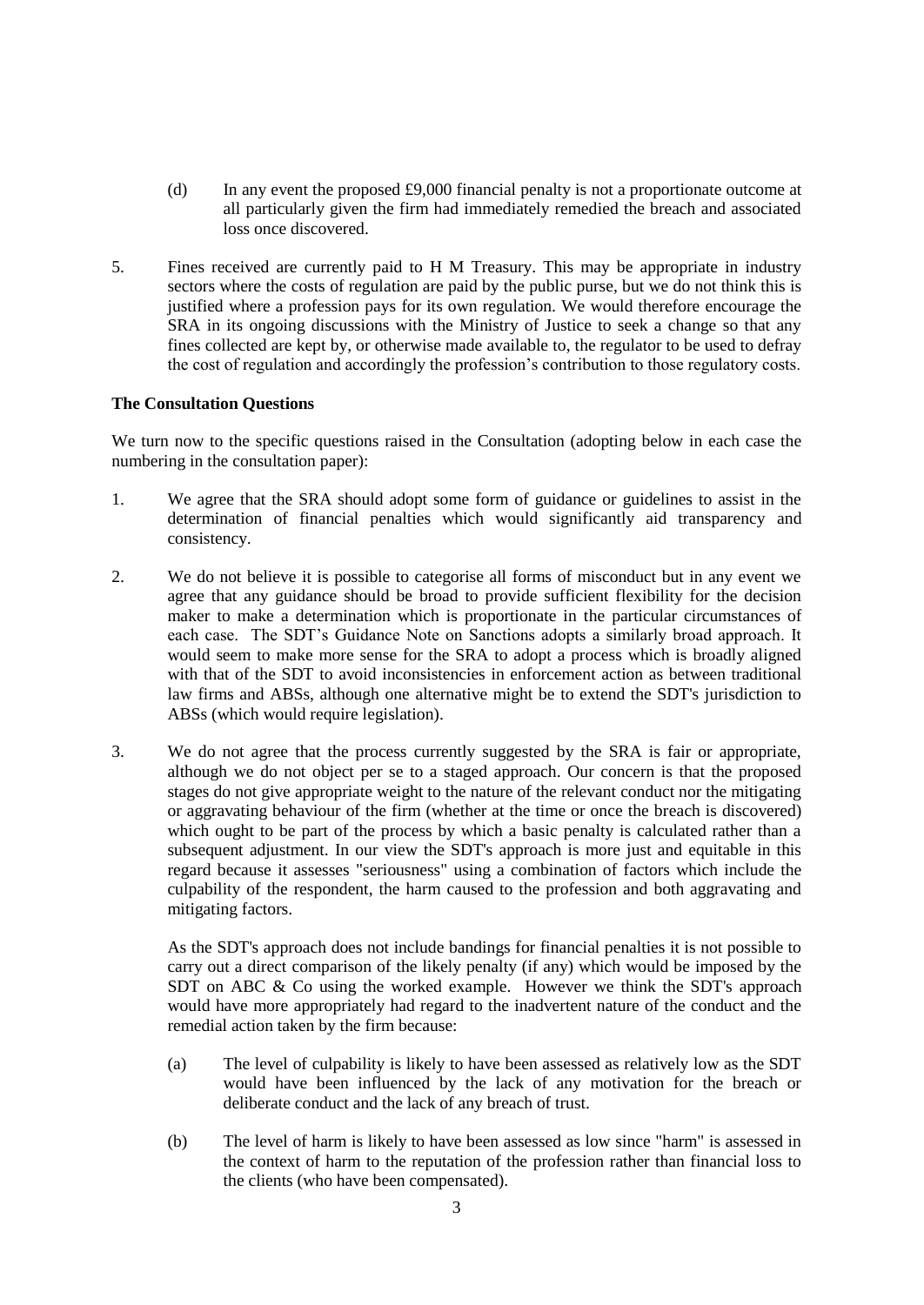- (c) The lack of any aggravating factors, unless the period of time involved (six months) is considered to be significant.
- (d) The presence of mitigating factors in that the firm immediately repaid clients upon discovery of the breach, had voluntarily reported the matter to the SRA and accordingly had made open and frank admissions at an early stage.

We also refer to our comments in response to question 5 of the Consultation below.

- 4. We agree as a matter of principle that it is sensible to distinguish between the nature of the conduct and the harm caused, subject to appropriate weighting. However, we are concerned that the SRA's definition of "harm" is misdirected to the financial loss caused in contrast to the SDT's approach of having regard to the harm caused to the profession as a whole, which more correctly reflects the purpose of sanctions. It is not the purpose of sanctions to compensate underlying financial loss and for that reason the level of loss ought not to be a deciding factor (save to the extent it gives rise to culpability issues).
- 5. We think that the method proposed by the SRA for assessing the seriousness of the misconduct is clearly set out but we do not think that the methodology currently proposed is fair. The categories of seriousness are too limited falling into either standard or serious with little differentiation of scoring, so that intentional misconduct (which might include criminal conduct) scores only 2 points higher than "standard" misconduct. We regard this as a significant flaw which has the potential to lead to unfair outcomes. So for example:
	- (a) Misconduct of a deliberate or criminal nature but which caused minimal loss or impact would result in a combined score of 3 leading to a basic penalty of either £500 or £1,000.
	- (b) Conduct which was not intentional nor formed a pattern of misconduct but which had the potential to cause significant loss would result in a combined score of 7 leading to a basic penalty of between £5,001 and £25,000.

The above illustrates to us that the proposals in their current form are not appropriate. It cannot be right that a deliberate course of criminal or reckless behaviour has the potential to result in a lighter financial penalty than inadvertent regulatory breaches. The proposals do not give adequate weighting to the nature of the conduct and do not distinguish between "harm" (to the profession) and financial loss (a civil liability) and therefore do not reflect the purpose of financial sanctions (see above).

- 6. We refer to our response to question 7 below. We think that the decision maker should have flexibility to exercise discretion. We can see that there may be cases where the rigidity of applying either a fixed penalty or a penalty by reference to turnover may result in a disproportionate sanction (including a disproportionately light fine). For that reason we think the decision maker should have the ability in all cases to look at both types of assessment. We do not comment as to whether there may be other bases upon which financial penalties might be calculated.
- 7. We are concerned at applying any form of distinction between firms of greater means and other firms. Turnover is not in itself an indicator of means; firms with greater turnover may well have commensurately greater overheads. Even supposing "*means*" could be consistently and fairly assessed, any threshold proposed would be inherently arbitrary and inflexible with the potential to produce unfair results for firms near the threshold.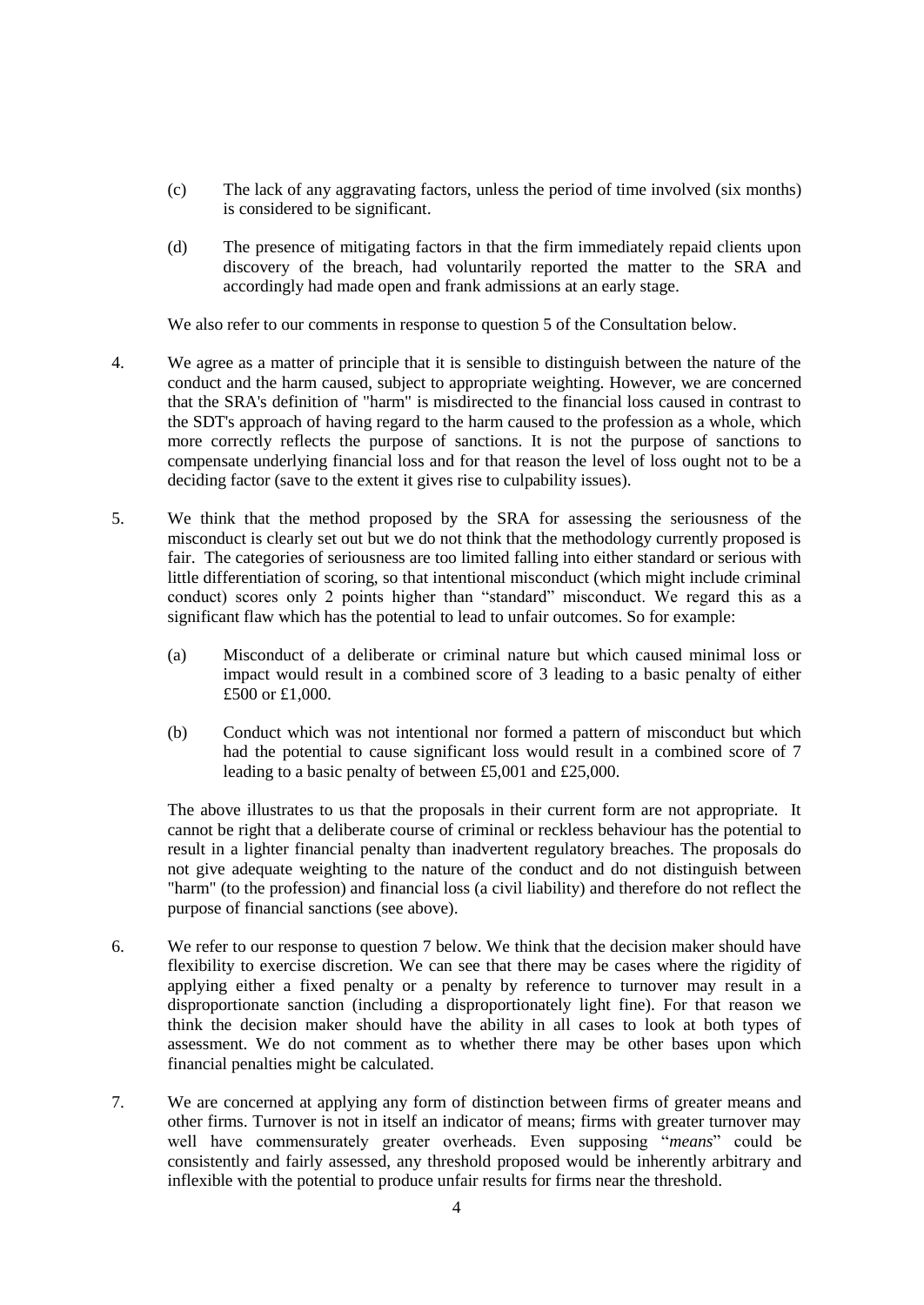- 8. No for the reasons set out in response to question 9 (see below).
- 9. We agree that financial penalties for individuals should not be based on the individual's income which would likely open up a very complex method of calculation and likely give rise to appeal.
- 10. We think the starting point for fines is reasonable, but the suggestion that a fine could in some circumstances be as much as 10% of turnover is we think excessive and so should we think be subject to a cap. A fine at that level could present a very serious threat to the ability of a firm to continue trading (and if the misconduct is serious enough there are other sanctions available besides a financial penalty). If a cap is thought inappropriate then we would suggest that the maximum percentage needs to be significantly reduced, perhaps to 2.5%.
- 11. We strongly agree that mitigating factors (as well as aggravating factors) should be taken into account. However, as set out above we believe that the proposed approach of applying these factors as discounts rather than as part of the integral assessment of the misconduct itself has the potential to cause unjust results. As set out above we consider the approach adopted by the SDT delivers a more equitable and proportionate outcome.
- 12. No, for the reasons set out in response to questions 3 and 11 above. In our view the SRA should consider significant changes to the approach and accordingly we do not think it helpful to suggest different percentages for discounts. Again, we think mitigation and intent should be integrated into the primary assessment of conduct and not marginalised to a secondary consideration once the initial decision on penalty has been made.
- 13. We agree with the principle, provided that in assessing such profit or gain the SRA has appropriate regard to any redress the firm has already made (thereby eradicating any profit or gain). However, the purpose of sanctions is to punish misconduct and in our view it would be wrong to focus purely on the profit or gain (which in many cases is likely to be the subject of a recovery in a civil action). As above, we are concerned that the proposals equate "harm" with financial loss rather than with harm to the reputation of, and public trust in, the profession.
- 14. No.

Yours faithfully

Alasdair Douglas Chair , CLLS

## © CITY OF LONDON LAW SOCIETY 2013

All rights reserved. This paper has been prepared as part of a consultation process. Its contents should not be taken as legal advice in relation to a particular situation or transaction.